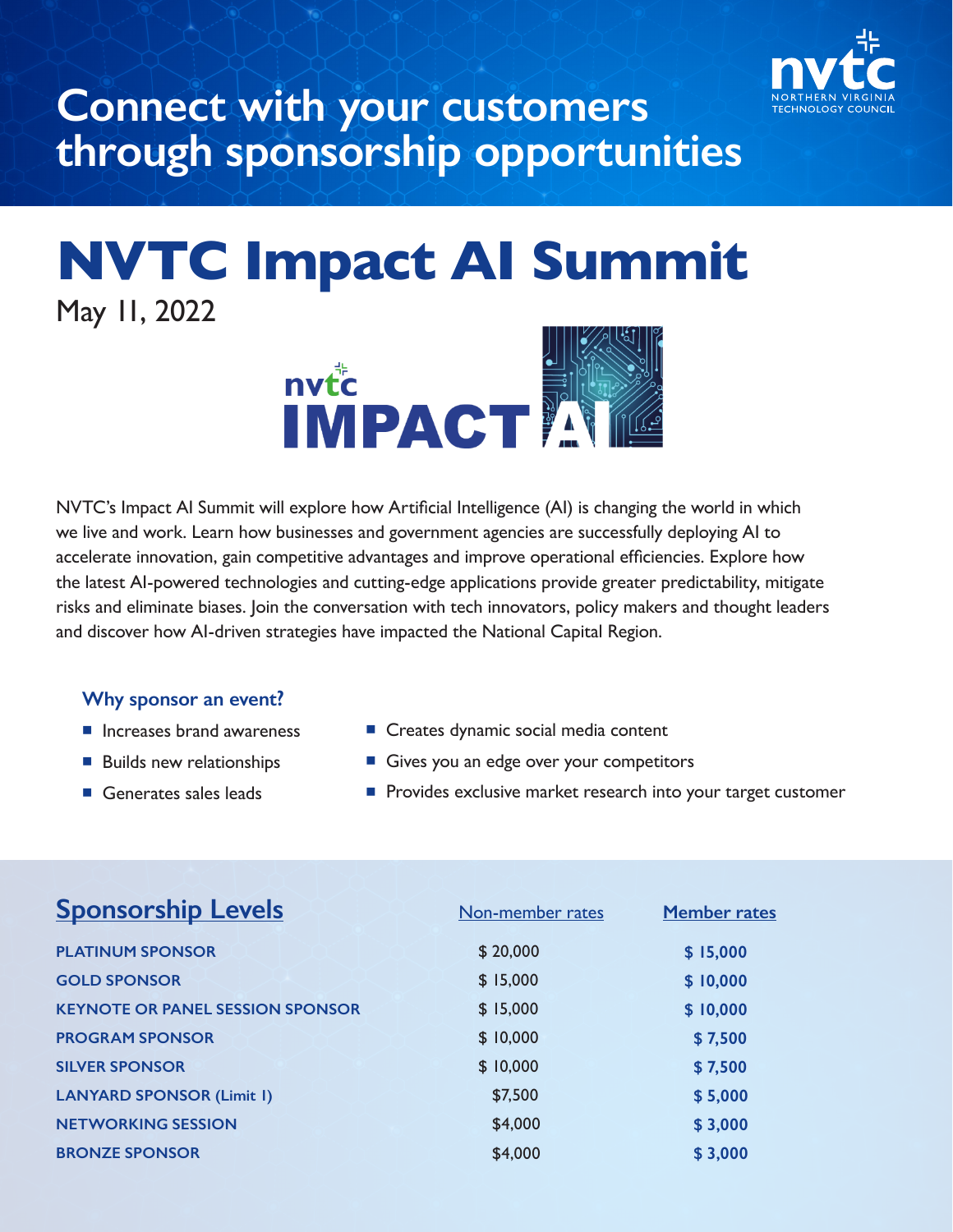### **All packages include:**

- Access from April June 2022 to NVTC's 24,000 social media followers.<sup>\*</sup>
- NVTC will promote up to two times sponsor content across its social media platforms (LinkedIn, Twitter and Facebook).\*\*
- NVTC will approve up to two sponsor posts on our LinkedIn group page<sup>\*\*</sup>

### **PLATINUM SPONSOR \$15,000**

- n10 complimentary summit registrations, if hosted in person, 30 registrations, if hosted virtually
- **Speaking opportunity as emcee in the AM or PM, if hosted in person or a segment, if hosted virtually**
- Representation on the Steering Committee, which develops the program topics and selects speakers
- **Exhibit table when in person, or digital collateral included in virtual swag bags, if hosted virtually**
- Full-page ad in summit program, printed or digital
- **Logo on summit signage, if hosted in person, or digital recognition, if hosted virtually**
- Name and/or logo on pre- and post-summit materials, including promotional emails
- Company name and/or logo and website link on the summit website and registration page
- Social media mentions pre- and/or post-summit
- **Attendee list, including emails**

#### **GOLD SPONSOR \$10,000**

- 5 complimentary summit registrations, if hosted in person, 20 registrations, if hosted virtually
- Representation on the Steering Committee, which develops the program topics and selects speakers
- **Exhibit table when in person, or digital collateral included in virtual swag bags, if hosted virtually**
- Full-page ad in summit program, printed or digital
- **Logo on summit signage, if hosted in person, or digital recognition, if hosted virtually**
- Name and/or logo on pre- and post-summit materials, including promotional emails
- **Company name and/or logo and website link on the summit website and registration page**
- Social media mentions pre- and/or post-summit
- **Attendee list, including emails**

#### **KEYNOTE OR PANEL SESSION SPONSOR \$10,000**

- 5 complimentary summit registrations, if hosted in person, 20 registrations, if hosted virtually
- nIntroduction of a Keynote or Panel Session
- Representation on the Steering Committee, which develops the program topics and selects speakers
- **Exhibit table when in person, or digital collateral included in virtual swag bags, if hosted virtually**
- Full-page ad in summit program, printed or digital
- **Logo on summit signage, if hosted in person, or digital recognition, if hosted virtually**
- **Company name and/or logo and website link on the summit website and registration page**
- Name and/or logo on pre- and post-summit materials, including promotional emails
- Social media mentions pre- and/or post-summit
- **Attendee list, including emails**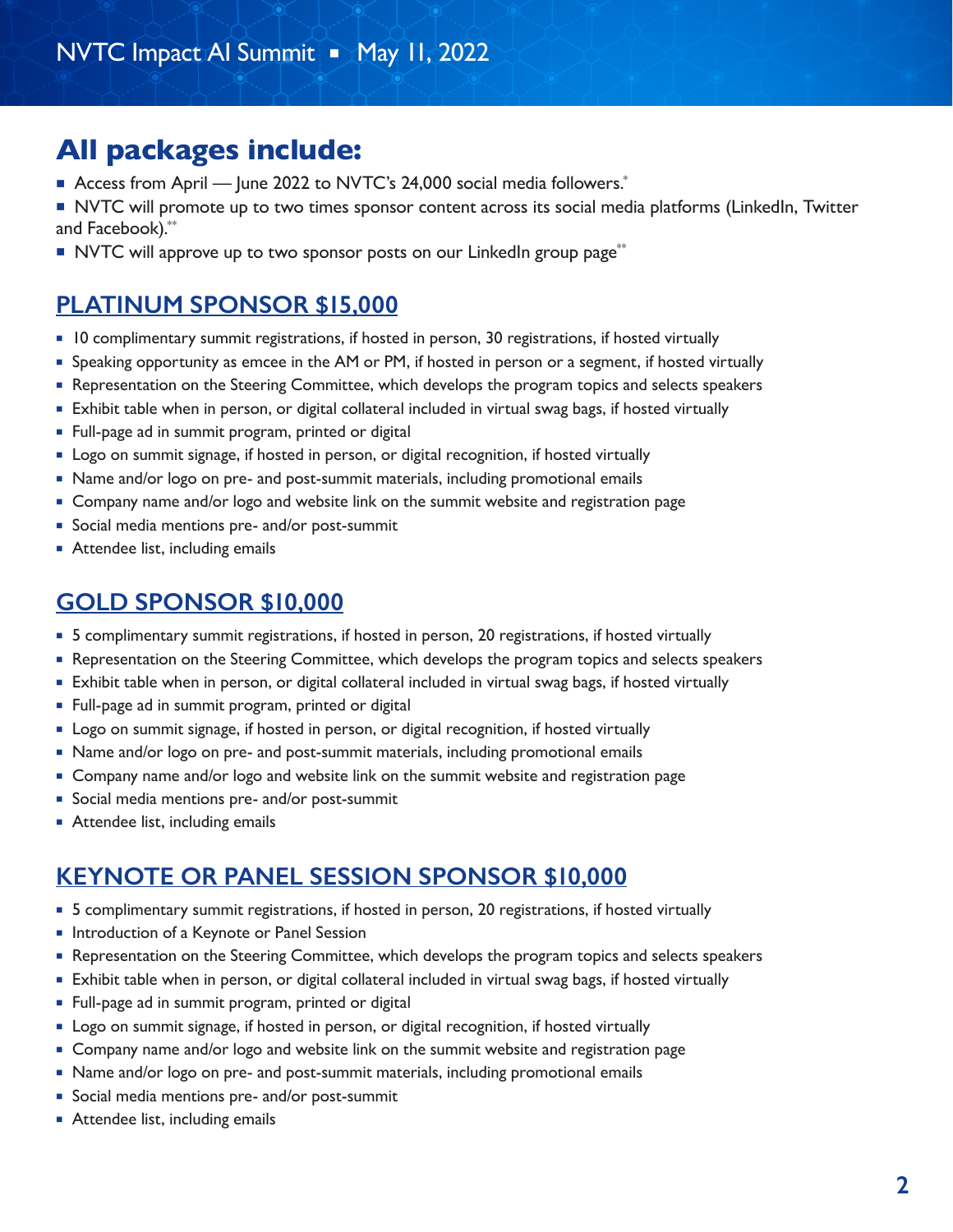#### **PROGRAM SPONSOR \$7,500**

- 4 complimentary summit registrations, if hosted in person, 10 registrations, if hosted virtually
- Representation on the Steering Committee, which develops the program topics and selects speakers
- **Exhibit table when in person, or digital collateral included in virtual swag bags, if hosted virtually**
- Half-page ad in summit program, printed or digital
- **Logo on summit signage, if hosted in person, or digital recognition, if hosted virtually**
- **Company name and/or logo and website link on the summit website and registration page**
- Name and/or logo on pre- and post-summit materials, including promotional emails
- Social media mentions pre- and/or post-summit
- **Attendee list, including emails**

#### **SILVER SPONSOR \$7,500**

- 4 complimentary summit registrations, if hosted in person, 10 registrations, if hosted virtually
- Representation on the Steering Committee, which develops the program topics and selects speakers
- **Exhibit table when in person, or digital collateral included in virtual swag bags, if hosted virtually**
- Half-page ad in summit program, printed or digital
- **-** Logo on summit signage, if hosted in person, or digital recognition, if hosted virtually
- Name and/or logo on pre- and post-summit materials, including promotional emails
- **Company name and/or logo and website link on the summit website and registration page**
- **Social media mentions pre- and/or post-summit**
- **Attendee list, including emails**

#### **LANYARD SPONSOR (Limit 1) \$5,000**

- n 3 complimentary summit registrations, if hosted in person, 10 registrations, if hosted virtually
- **Example 1** Logo on official summit lanyards
- Representation on the Steering Committee, which develops the program topics and selects speakers
- **Exhibit table when in person, or digital collateral included in virtual swag bags, if hosted virtually**
- Half-page ad in summit program, printed or digital
- **Logo on summit signage, if hosted in person, or digital recognition, if hosted virtually**
- Company name and/or logo and website link on the summit website and registration page
- Name and/or logo on pre- and post-summit materials, including promotional emails
- **Social media mentions pre- and/or post-summit**
- **Attendee list, including emails**